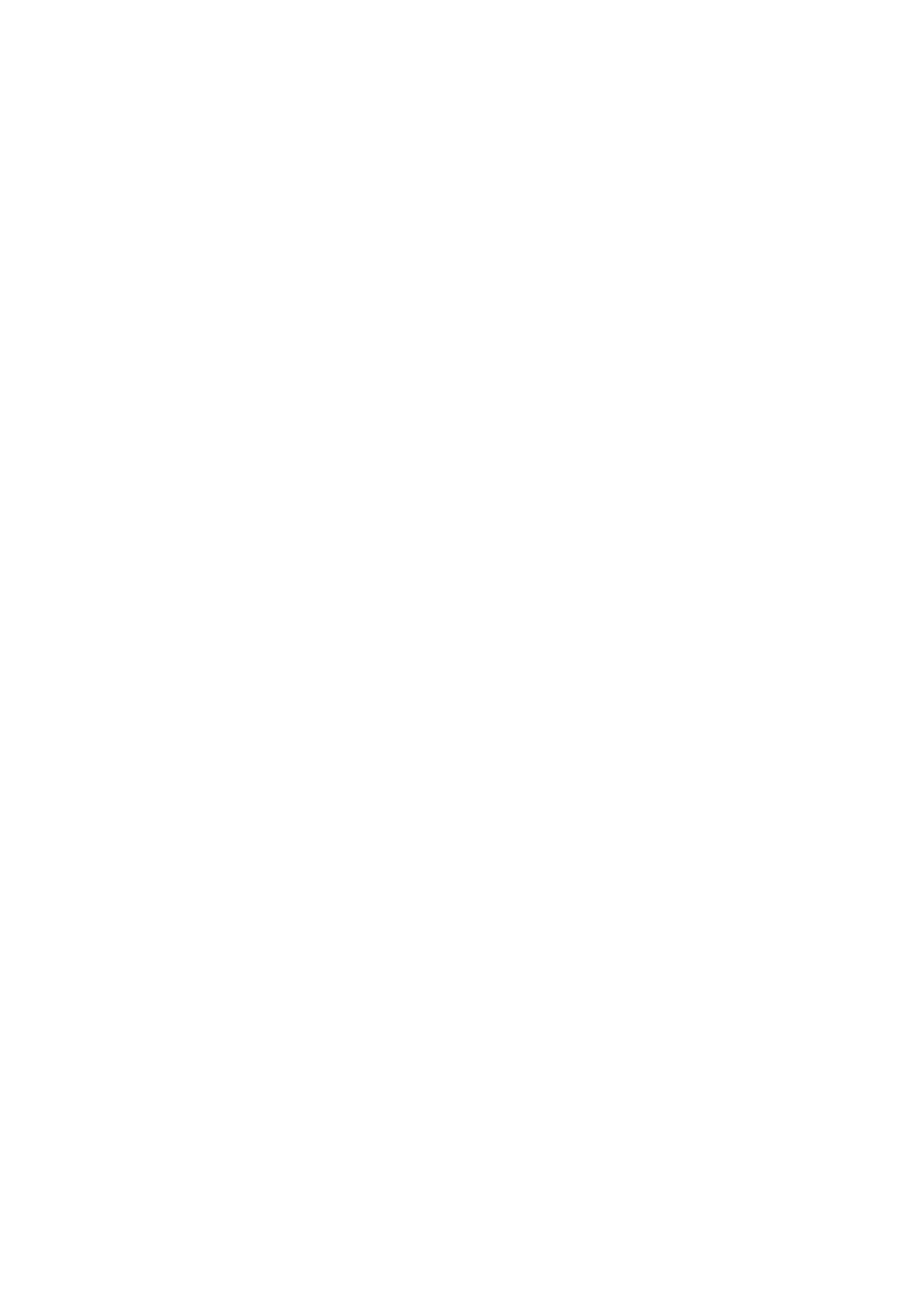## HIMACHAL PRADESH JAL SHAKTI VIBHAG

# NOTICE INVITING TENDER

Sealed item on form PWD-6 and PWD-8 rates basis are invited by the Executive Engineer, Jal Shakti Division, Dalhousie on behalf of Governor of Himachal for the below mentioned work from the contractors/firms of appropriate class enlisted with Himachal Pradesh, Jal Shakti Vibhag.

| Sr.            | Name of Work                                                | Estimated | Earnest  | Time   | Cost of  |
|----------------|-------------------------------------------------------------|-----------|----------|--------|----------|
| No.            |                                                             | Cost      | money    | limit  | tender   |
|                |                                                             |           |          |        | form     |
|                | Annual Repair and maintenance of Water Supply scheme        | Rs.       | Rs.      | Two    | Rs.250/- |
|                | Dalhousie Town in Tehsil Dalhousie Distt. Chamba            | 399165/-  | 7983/-   | `Month |          |
| $\overline{2}$ | A/R & M/O Water Supply scheme Dalhousie Town in Tehsil      | Rs.       | Rs.      | Two    | Rs.250/- |
|                | Dalhousie Distt. Chamba)                                    | 292950/-  | 5859/-   | Month  |          |
| 3              | A/R & M/O WSS Dalhousie Town in Tehsil Dalhousie Distt.     | Rs.       | Rs.      | Two    | Rs.250/- |
|                | Chamba                                                      | 152726/-  | $3055/-$ | Month  |          |
| 4              | A/R & M/O WSS Luhani in GP Malunda in Tehsil Bhattiyat      | Rs.       | Rs.      | Two    | Rs.250/- |
|                | Distt. Chamba                                               | 483415/-  | 9668/-   | Month  |          |
| 5              | Provision for water supply scheme to Chowari Town in Tehsil | Rs.       | Rs.      | Two    | Rs.250/- |
|                | Bhattiyat Distt. Chamba HP                                  | 235250/-  | 4705/-   | Month  |          |

The tender reach in this office on or before 14-12-2021 upto 03:00 PM and will be opened on the same day at 03:30 PM in the presence of intending contractors or their authorized representatives. The tender forms can be had from his office against cash payment (non-refundable) upto 12:00 PM on 14-12-2021.

 The bidders are advised to note other details of tender from the departmental website [https://hpiph.org](https://hptenders.gov.in/) The Executive Engineer, reserves the right to reject/cancel any or all the bids without assigning any reason(s).

> Executive Engineer, Jal Shakti Division, Dalhousie Distt. Chamba -176304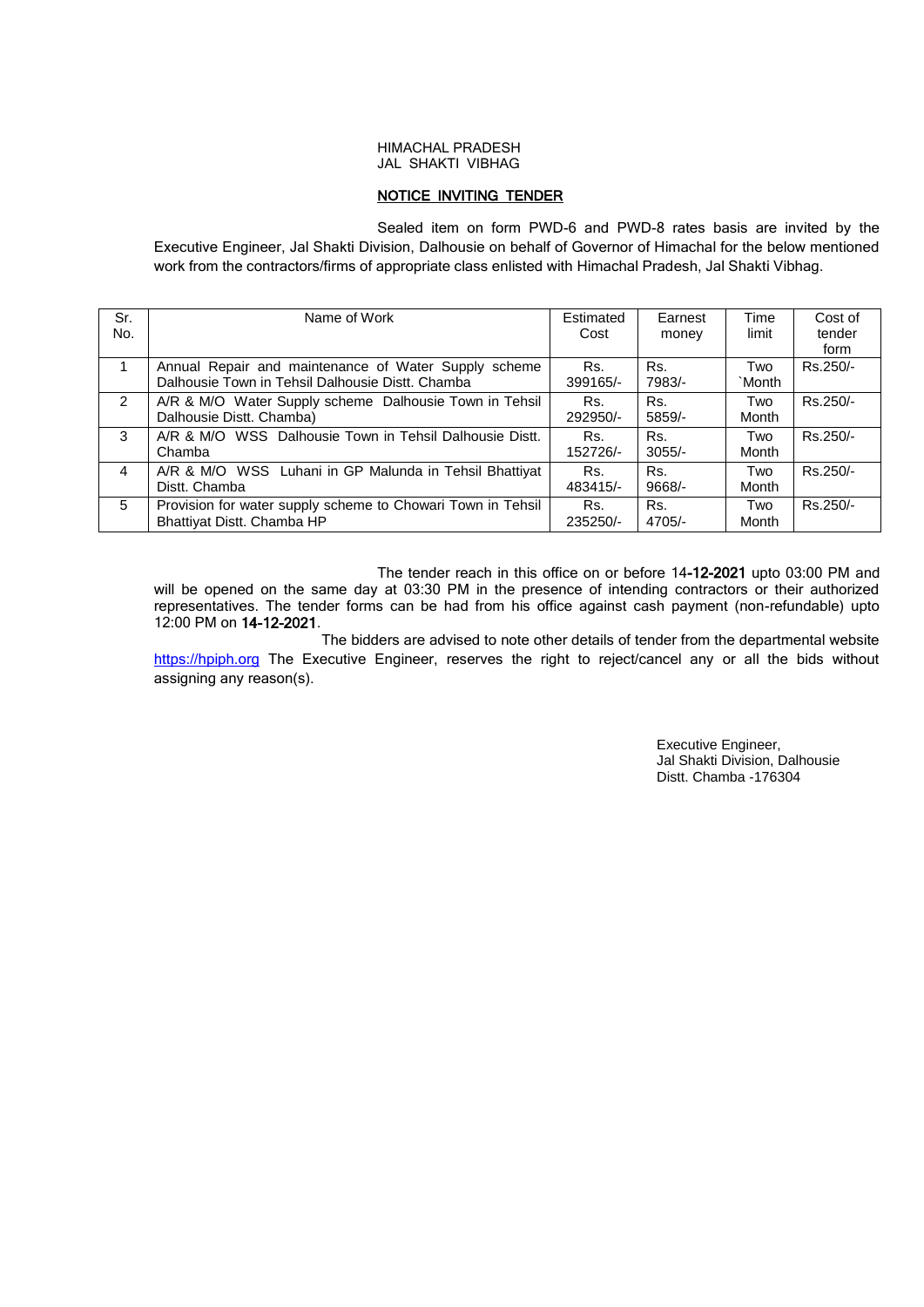#### HIMACHAL PRADESH JAL SHAKTI VIBHAG

# NOTICE INVITING TENDER

Sealed item rate tender on form PWD-6 and PWD-8 are invited by the Executive Engineer, Jal Shakti Division, Dalhousie for the following work from approved and eligible contractors in Jal Shakti Vibhag so as to reach in this office on or before **14-12-2021** upto 12:00 PM and will be opened on the same day at 03:30 PM in the presence of intending contractors or their authorized representatives. The tender forms can be had from his office against cash payment (non-refundable) upto 12:00 PM **on 14-12-2021.**

The earnest money in the shape of National Saving Certificate/Time Deposit Accounts/Saving Account in any of the post office or nationalized bank in Himachal Pradesh duly pledged in favour of Executive Engineer, Jal Shakti Division, Dalhousie must accompany with each tender. Conditional tender and the tender received without earnest money will summarily be rejected. The offer of the tender shall be kept open for 120 days. Executive Engineer, Jal Shakti Division, Dalhousie reserve the right to reject the tender without assigning any reasons. However such tender form duly filled should be accompanied by demand draft of cost of tender form drawn in favour of Executive Engineer, Jal Shakti Division, Dalhousie.

| Sr.            | Name of Work                                                                                                       | Estimated | Earnest  | Time         | Cost of  |
|----------------|--------------------------------------------------------------------------------------------------------------------|-----------|----------|--------------|----------|
| No.            |                                                                                                                    | Cost      | money    | limit        | tender   |
|                |                                                                                                                    |           |          |              | form     |
| $\mathbf{1}$   | Annual Repair and maintenance of LWSS Dalhousie Town                                                               | Rs.       | Rs.      | <b>Three</b> | Rs.250/- |
|                | stage 2 <sup>nd</sup> Devi Dehra Pump House (SH:-P/F automatic star                                                | 335920/-  | $6718/-$ | Month        |          |
|                | delta starter for 270 HP motor, set No. 7) Balance work)                                                           |           |          |              |          |
| 2              | A/R & M/O Water Supply scheme Dalhousie Town in Tehsil                                                             | Rs.       | Rs.      | Two          | Rs.250/- |
|                | Dalhousie Distt. Chamba (SH:-Repair of Existing Building at                                                        | 494802/-  | 9896/-   | Month        |          |
|                | Ahla)                                                                                                              |           |          |              |          |
| 3              | Annual Repair and maintenance of Water Supply scheme                                                               | Rs.       | Rs.      | Two          | Rs.250/- |
|                | Dalhousie Town in Tehsil Dalhousie Distt. Chamba (SH:-                                                             | 399165/-  | 7983/-   | `Month       |          |
| 4              | Painting and distempering of storage tank Ahla)                                                                    | Rs.       | Rs.      | One          |          |
|                | A/R & M/O Water Supply scheme Dalhousie Town in Tehsil                                                             | 499839/-  | $9997/-$ | Month        | Rs.250/- |
|                | Dalhousie Distt. Chamba (SH:-Providing and Fixing cast<br>carban steel swing check valve 200mm dia 600 class at RD |           |          |              |          |
|                | 650 stage Ist Chowhra pump House                                                                                   |           |          |              |          |
| 5              | A/R & M/O Water Supply scheme Dalhousie Town in Tehsil                                                             | Rs.       | Rs.      | Two          | Rs.250/- |
|                | Dalhousie Distt. Chamba (SH:-Providing and Fixing 95sq.                                                            | 292950/-  | 5859/-   | Month        |          |
|                | mm. power cable solid copper conductor core-1 2xy un                                                               |           |          |              |          |
|                | Amoouredat satge 2 <sup>nd</sup> devidhra pump house)                                                              |           |          |              |          |
| 6              | A/R & M/O WSS Dalhousie Town in Tehsil Dalhousie Distt.                                                            | Rs.       | Rs.      | Two          | Rs.250/- |
|                | Chamba (SH:-Providing and Fixing of LED street light at                                                            | 152726/-  | $3055/-$ | Month        |          |
|                | Devidehra and Chora pump House)                                                                                    |           |          |              |          |
| $\overline{7}$ | A/R & M/O WSS Luhani in GP Malunda in Tehsil Bhattiyat                                                             | Rs.       | Rs.      | Two          | Rs.250/- |
|                | Distt. Chamba (SH:-Construction of rain water Harvesting                                                           | 483415/-  | 9668/-   | Month        |          |
|                | structure at Jot)                                                                                                  |           |          |              |          |
| 8              | Provision for water supply scheme to Chowari Town in Tehsil                                                        | Rs.       | Rs.      | Two          | Rs.250/- |
|                | Bhattiyat Distt. Chamba HP(SH:-C/O Pump Housie on near                                                             | 235250/-  | 4705/-   | Month        |          |
|                | Shukla petrol pump)                                                                                                |           |          |              |          |

### **TERMS AND CONDITIONS :-**

- 1. The contractors/firms should be registered in Jal Shakti Vibhag in appropriate class.
- 2. The contractors/firms should have Income Tax/GST registration certificate.
- 3. The earnest money in the shape of National Saving Certificate/Time Deposit Accounts/Saving Account in any of the post office or nationalized bank in Himachal Pradesh duly pledged in favour of Executive Engineer, Jal Shakti Division, Dalhousie with application form before the purchasing the tender documents.
- 4. The contractors/firms are required to quote their rates clearly both in words as well as in figures, failing which the Executive Engineer reserve the right to accept/reject any or all tenders.
- 5. In case of sudden holiday on the date of opening of the tenders, the same will be opened on the next working day at the same time.
- 6. The conditional/ambiguous/telegraphic tenders or tender by fax or tender without earnest money will not be entertained/considered in any case.
- 7. The tender of those contractors/firms shall not be considered whose performance is not found